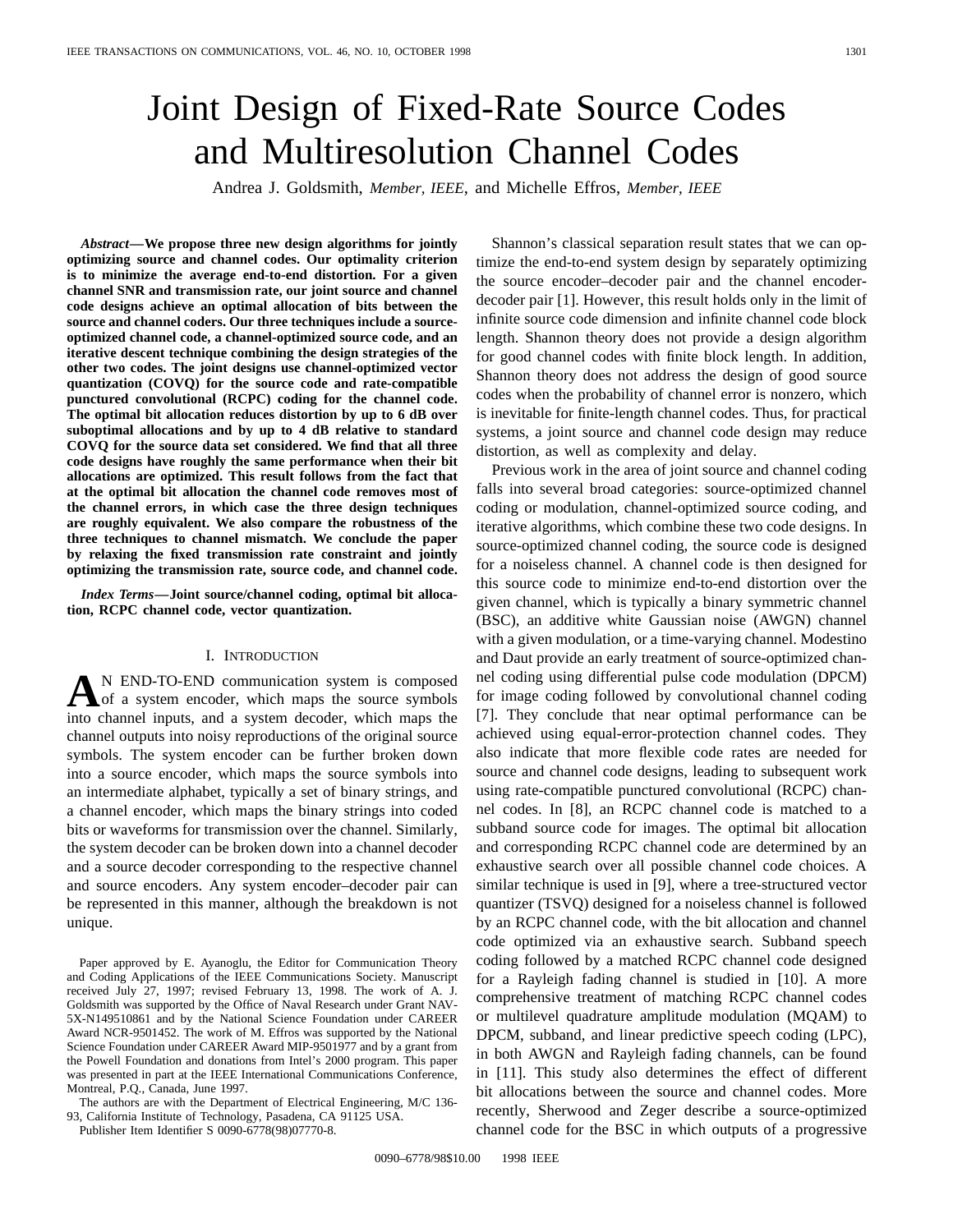Said-Pearlman image coder are packetized into fixed-length packets, protected by a fixed number of check-sum bits, and then followed by RCPC channel coding [12].

In source-optimized modulation, the source code is designed for a noiseless channel and then the modulation is optimized to minimize end-to-end distortion. Two recent papers address source-optimized modulation through an energy allocation strategy. In [13], a vector quantizer (VQ) is followed by multicarrier modulation, where the modulation provides unequal error protection to the different source bits by assigning different powers to each subcarrier. This work indicates that using modulation to obtain unequal error protection provides significant performance improvement. The use of energy allocation for unequal error protection is also examined in [14], where unequal error protection for the output bits of a multistage VQ is provided via a time-varying energy allocation.

Channel-optimized source coding is another approach to joint source and channel coding. In this scenario, the source code maps the set of source symbols (scalars or vectors from the source alphabet) to binary strings for transmission over the channel. In fixed-rate source coding, the effect of a channel error is the receipt of an erroneous fixed-length binary string at the source decoder, which may cause the string to be decoded as an incorrect codeword. One way to achieve some degree of robustness to channel errors in such a setting (without allocating any bits to error protection or modifying the VQ codewords) is by careful assignment of the binary description (or index) associated with each codeword. Intuitively, the proper index assignment is the index assignment for which similar codewords have similar binary descriptions. In this case, the increase in distortion caused by likely codeword errors is kept small. Papers treating the index assignment problem include [15]–[17].

An alternate approach to the same problem is to redesign the source codebook to take into account the index crossover probabilities imposed by a noisy channel. Examples of work taking this approach include the channel-optimized vector quantizer (COVQ) and its scalar variation [2], [3], [18]. COVQ is a vector quantizer that has been optimized for a given set of crossover probabilities of the source codeword indices [2], [3]. These codeword indices are generally mapped to binary strings, and the crossover probabilities are then functions of the channel's bit error probability. The COVQ design involves iteratively optimizing the encoding regions (source encoder) and the codewords (source decoder) for the given set of index crossover probabilities. The result of this process is a locally optimal encoding rule for mapping source vectors to fixedlength binary indices and a corresponding decoding rule for mapping binary indices to their associated codewords, which may or may not be unique. Thus, inherent in the COVQ design algorithm is a block channel code design with hard-decision decoding. It is interesting to note that while index assignment would be unnecessary if the COVQ achieved the globally optimal source code design [3], attention to the index assignment problem in practical COVQ design does yield some performance gains by finding a better (local) optimum [19].

Source-optimized channel coding and modulation can be combined with channel-optimized source coding using an iterative design. In [20], a variation of the generalized Lloyd algorithm is used to iteratively design a COVQ encoder, a modulation signal set, and a linear decoder. A similar approach for the joint design of a COVQ and multicarrier modulation appears in [21]. Neither of these approaches uses channel coding. In contrast, [17] uses an iterative technique to jointly design a multistage VQ and trellis-coded modulation. In this work, the VQ is designed for a noiseless channel and then combined with index optimization. The effect of channel errors is assumed negligible, so the bit allocation between the source and channel codes is implicitly chosen to force a small channel bit-error-probability.

Other iterative design approaches to joint source and channel coding use trellis-coded quantization (TCQ), a form of source coding motivated by Ungerboeck's formulation of trellis-coded modulation (TCM) [22]. Ayanoğlu and Gray propose an iterative design for the encoder and decoder of a trellis-based source code, assuming a fixed channel bit-errorprobability [23]. A subsequent paper [24] combines TCQ and TCM by first designing the TCQ for a noiseless channel, then matching the trellis of the TCM to that of the TCQ. This technique is somewhat similar in spirit to index assignment. A more powerful approach jointly optimizes the TCQ and TCM designs [25]. Simulated annealing and asymmetrical signal sets are added to a TCQ/TCM design in [26]. Most of the performance results for TCQ/TCM show performance gains relative to COVQ. However, this may be due to the power of the TCM alone. Since TCQ is a suboptimal source code, it is not clear that combining TCQ and TCM leads to better performance than, for example, combining COVQ with TCM.

The three design techniques that we propose include a source-optimized channel code, a channel-optimized source code and a joint iterative design of a source-optimized channel code, and a channel-optimized source code. The sourceoptimized channel code and channel-optimized source code use the traditional approaches of channel coders and source coders, respectively, with the addition of optimal bit allocation. The iterative design is a locally optimal technique combining the two traditional approaches along with optimal bit allocation. We consider all three approaches to: 1) determine how optimal bit allocation affects the performance of each technique; 2) compare the performance of the traditional approaches; and 3) determine the performance gain of a truly optimal joint code design.

The iterative joint code design uses COVQ for the source code and RCPC coding for the channel code.<sup>1</sup> Since the design of COVQ includes an inherent block channel code with hard-decision decoding, it should be clarified why additional channel coding may be beneficial. First of all, hard-decision decoding imposes an approximate 2–dB channel code performance penalty relative to soft-decision decoding. In addition, COVQ complexity grows exponentially with block length, which precludes the use of large block lengths for the implicit

<sup>&</sup>lt;sup>1</sup>The COVQ is a full-search VQ rather than a TSVQ. While TSVQ's designed for noiseless channels are sometimes more robust to channel errors than are similarly designed VQ's, this advantage is lost when the channel statistics are incorporated in the source code design through index or codeword optimization.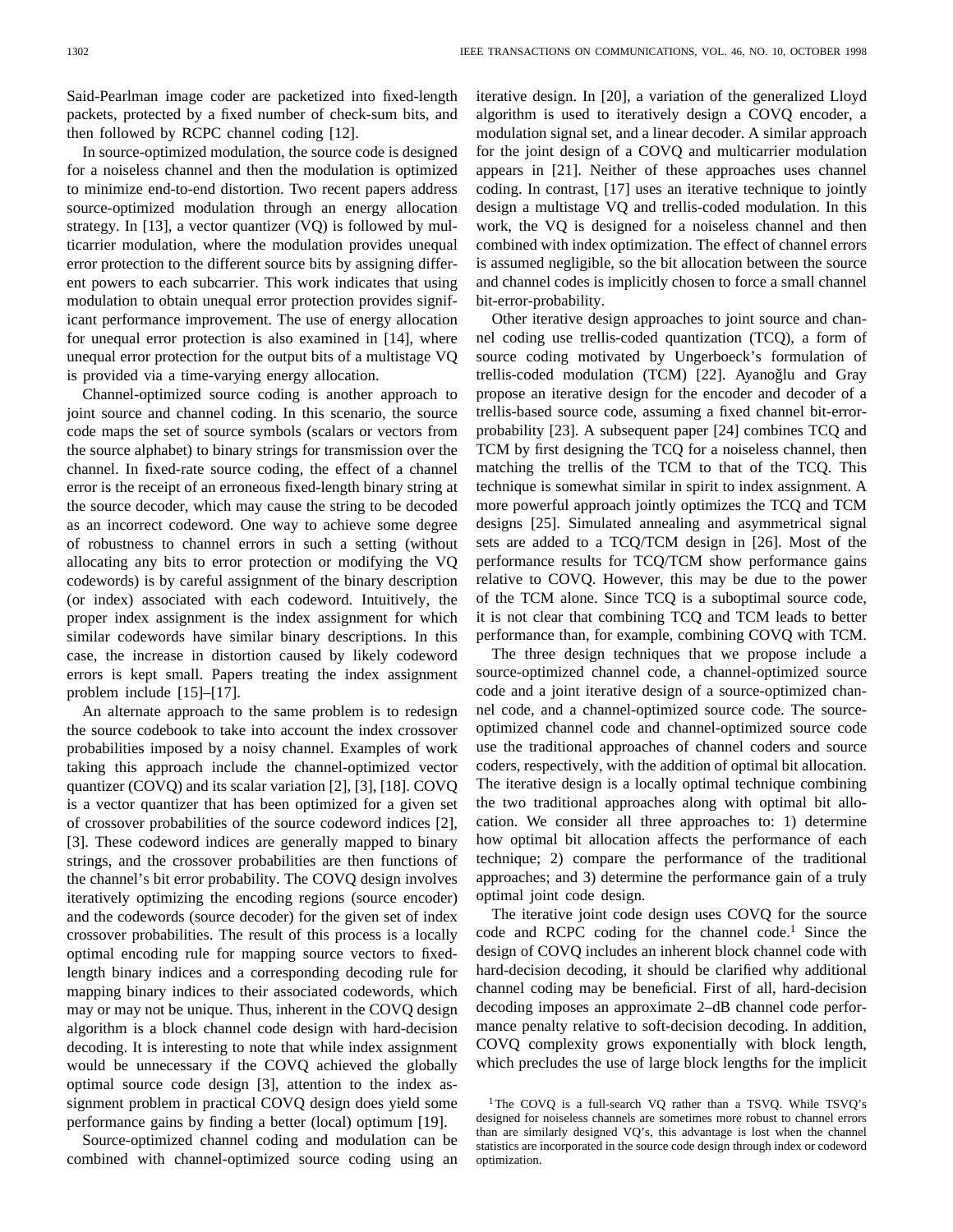

Fig. 1. System model.

COVQ channel code. Block channel codes may also exhibit worse performance than more powerful channel codes such as convolutional codes, trellis codes, and turbo codes, depending on the code rate and the complexity constraints. Since it is not clear how to modify COVQ to inherently design more powerful types of channel codes or to include soft-decision decoding, we combine COVQ with a separate channel code and optimize the bit allocation between these two codes. Since bit errors in different locations of a binary string cause different amounts of distortion, it is desirable for the channel code to provide different levels of error protection for different bits, which can be done using a multiresolution (unequal-errorprotection) channel code. The design of the multiresolution channel code should be matched to the COVQ design to minimize distortion. Multiresolution channel coding can be implemented using multiplexed convolutional or block codes, trellis codes [4], or RCPC codes [5]. We use RCPC codes for our channel code, although our design technique is easily extended to other forms of multiresolution channel coding. We can also generalize the technique to any fixed-rate source code that can be optimized to a multiresolution channel code or, equivalently, to a set of channel bit-error-probabilities.

The designs of the COVQ and RCPC codes are not independent. The optimal COVQ is the COVQ matched to the index crossover probabilities determined by the RCPC channel code. Likewise, the optimal RCPC code is the RCPC code that minimizes the expected distortion of the COVQ. Ideally, the COVQ and the RCPC should be designed simultaneously. However, this simultaneous design is difficult to do in practice, leading to our three sequential design techniques. The first technique is a channel-optimized source code: COVQ optimized for a given equal-error-protection convolutional channel code. The second technique is a source-optimized channel code: RCPC channel coding optimized for a VQ design based on a noiseless channel. The third technique is an iterative algorithm combining the design strategies of the previous two. All of our joint design algorithms surpass the performance of their corresponding predecessors by optimizing the bit allocation between the source and channel codes for the given signalto-noise ratio (SNR). The iterative design algorithm goes a step beyond, achieving a joint optimization of the source and channel codes using an iterative descent technique reminiscent of the generalized Lloyd algorithm [6] and guaranteeing convergence to a locally optimal code.

All three of our proposed joint codes exhibit roughly the same distortion performance on the data set considered. The codes differ, however, in their complexity and their robustness to channel estimation errors. Our codes exhibit a performance gain of roughly 4 dB relative to standard COVQ and more than 6 dB of gain relative to joint code designs with suboptimal bit allocations. We also find that for the optimized bit allocation, essentially all of the end-to-end distortion is contributed by the source code. This explains why the distortions of the three code designs are approximately the same: at the optimal bit allocation the channel appears approximately noiseless and therefore all the joint code designs are roughly equivalent.

BPSK modulation is used for transmission of the joint code designs over the channel. Further distortion reduction can be achieved by optimizing the modulation to match the source and channel codes. We consider this effect by optimizing the channel transmission rate (BPSK symbol time) jointly with the source and channel codes. In our experiments, a suboptimal choice of transmission rate increases distortion by up to 4 dB.

We see in our performance results under channel mismatch that a code designed for a channel with high SNR performs quite poorly when the SNR decreases. This indicates that our joint code design may not perform well in fading channels, where the SNR varies over time. However, we can easily modify our joint code design to improve its performance in fading. The modification will depend on whether or not an accurate estimate of the channel fade level can be made available to the transmitter. If so, then we can divide the fading range into a finite number of disjoint sets and design a joint source and channel code optimized for each set. When the fading channel SNR is estimated to be in a given set, we transmit the joint code design optimized for that set. If an accurate estimate of the channel fading is not available at the transmitter then we can use the same code design as for an AWGN channel with the distortion measure averaged over the fading distribution. This will likely lead to a higher allocation of bits to the channel encoder for error protection.

The remainder of this paper is organized as follows. The end-to-end system model is presented in Section II. The COVQ, RCPC channel codes, and our joint code design algorithms are described in Section III. Experimental results appear in Section IV, where we also determine the distortion reduction obtained by optimizing the channel transmission rate along with the joint code design. Section V summarizes our results and conclusions.

#### II. SYSTEM MODEL

A block diagram of the end-to-end communication system is shown in Fig. 1. We assume a discrete-time, real-valued, stationary source. The source encoder maps each possible  $k$ dimensional source vector  $\underline{x}$  to a binary string  $\underline{v}$ . An example of a source vector would be a block of  $k$  pixels from an image. The binary strings can be fixed-length or variablelength, corresponding to a fixed-rate or variable-rate source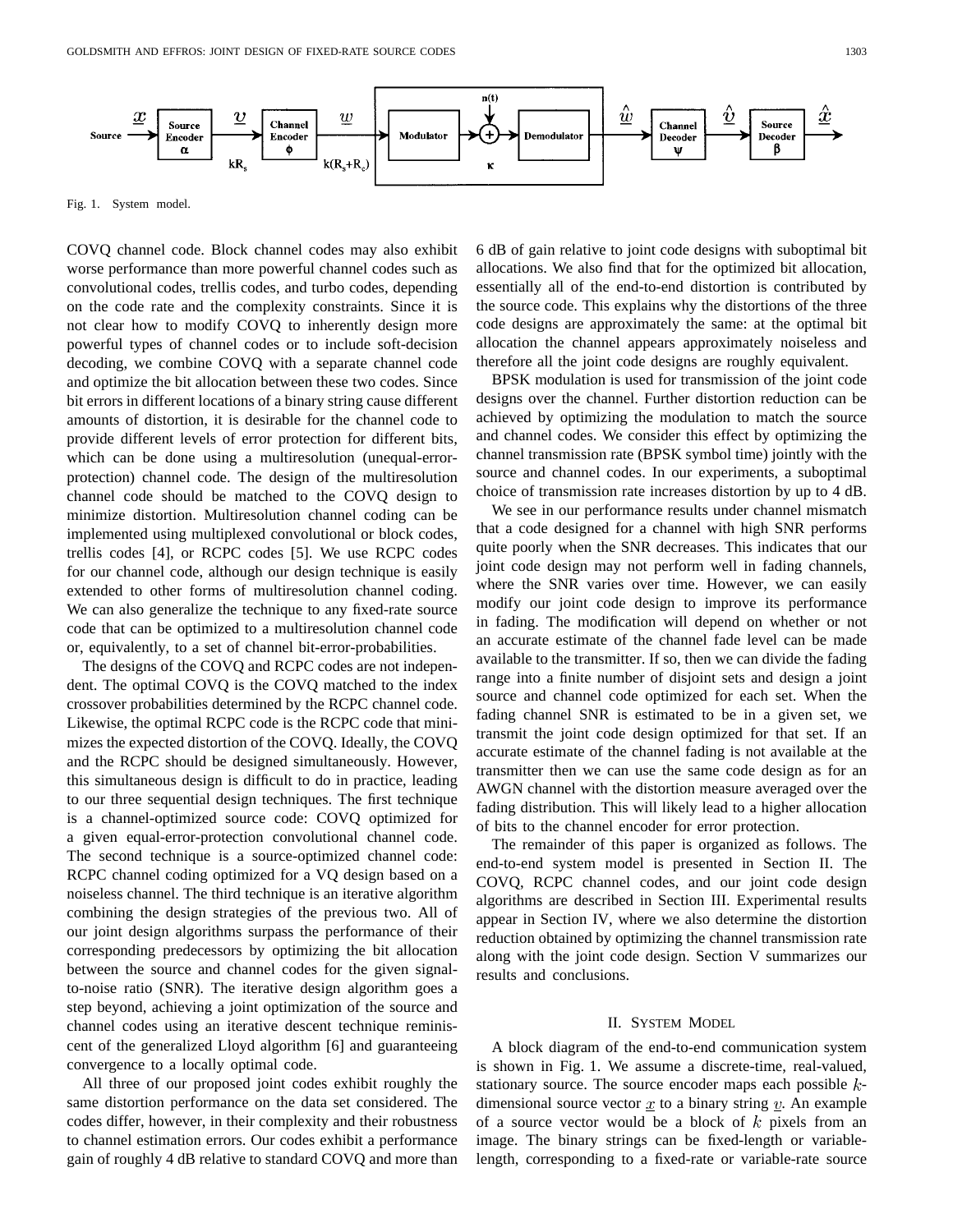code. Due to rate constraints, the source encoder typically introduces some distortion. While variable-rate source codes achieve better compression for a given distortion and source vector dimension, they typically perform poorly when channel errors are introduced, due to synchronization errors [27]. For this reason we consider only fixed-rate vector quantizers.

The fixed-rate vector quantizer produces fixed-length binary strings  $\underline{v}$  of length  $kR_s$  for each source vector  $\underline{x}$ , where  $R_s$  is a parameter of the source code design. The channel encoder operates on the vector  $\underline{v}$  of  $kR_s$  bits to obtain  $k(R_s+R_c)$  coded bits  $\mathbf{w}$ . These coded bits (channel symbols) are then modulated and transmitted sequentially over an AWGN channel. We use BPSK modulation at a rate of one channel symbol per  $T$  seconds, where  $T$  is the channel symbol time. The SNR per channel symbol is  $E_s/N_0 = PT/N_0$ , where P is the received signal power and  $N_0$  is the spectral noise density. After demodulation, the received channel symbol vector  $\hat{w}$ may differ from the transmitted vector  $w$  due to channel noise. We denote the mapping of channel symbols through the BPSK modulator, AWGN channel, and demodulator by  $\kappa$ , which is parameterized by  $E_s/N_0$ . These noisy channel symbols pass through the channel decoder, which may correct some (or all) of the channel errors to obtain a noisy reproduction  $\hat{v}$  of the original binary string  $\underline{v}$ . Finally,  $\underline{\hat{v}}$  is passed through the source decoder to obtain a noisy reproduction  $\hat{x}$  of the original source vector  $x$ .

We measure the total end-to-end distortion of the system as the squared-error between the source vector  $\underline{x}$  and source reproduction vector  $\hat{\underline{x}}$ :  $d(\underline{x}, \hat{\underline{x}}) = ||\underline{x} - \hat{\underline{x}}||^2$ . For a given  $R_s$ , the total distortion decreases as  $R_c$  increases. Similarly, for a given  $R_c$ , the total distortion decreases as  $R_s$  increases. For  $R = R<sub>s</sub> + R<sub>c</sub>$  fixed, there is an optimal way to divide the transmission rate R between the source and channel rates  $R_s$ and  $R_c$  to minimize total distortion. This optimal allocation depends on the SNR per channel symbol  $E_s/N_0$  and the source statistics. In particular the  $R<sub>s</sub>$  value corresponding to the optimal bit allocation will generally increase as a function of  $E_s/N_0$ .

The information rate  $I_r$  of the system is defined as the number of source symbols transmitted per second. If the channel symbol rate is  $1/T$  channel symbols per second, then the source symbol rate  $I_r = [T(R_s + R_c)]^{-1}$  source symbols per second. Thus,  $R = R_s + R_c$  is constrained by the required source symbol rate and the channel symbol time. The source symbol rate  $I_r$  is generally fixed. We initially assume that the modulation is also fixed, so  $T$  and therefore  $R$  are fixed parameters. We later allow  $T$  to vary, which gives one more degree of freedom in the joint source and channel code design.

#### III. JOINT CODE DESIGN ALGORITHMS

In this section we describe our three joint source and channel code design algorithms: a source-optimized channel code using a VQ and an RCPC channel code (VQ-RCPC), a channel-optimized source code using COVQ and an equalerror-protection (equal-weight) convolutional channel code (COVQ-EW), and a joint iterative design of a COVQ and an RCPC channel code (COVQ-RCPC). For all three code



Fig. 2. Iterative code design process  $(R_s \text{ fixed})$ .

designs, we optimize the bit allocation between the source and channel codes. The joint iterative design will always have an expected distortion at least as low as the expected distortion of the other two techniques, since the codes resulting from these other design techniques are considered during the joint iterative design process and improved through this process when possible. We therefore begin by describing the joint iterative design algorithm. We will then describe the other design techniques, which are subsets of this algorithm.

## *A. Joint Iterative Design (COVQ-RCPC)*

The goal of our joint code design is to minimize the expected distortion  $D = E[d(X, \hat{X})]$  of the COVQ and RCPC codes, where the expectation is taken with respect to a source data training set and the channel noise.<sup>2</sup> We use an iterative design technique to obtain this minimization. Specifically, for a given  $R_s$  value, we alternately optimize the COVQ for the existing RCPC code and then the RCPC code for the new COVQ. The flow chart for our design algorithm is shown in Fig. 2. This iterative approach is guaranteed to converge to a locally optimal solution since each design step gives a global optimum. The design process is repeated for each  $R_s$ value in the range  $0 \leq R_s \leq R$ , where R is the channel transmission rate per source symbol. For  $R_s = 0$ , the source is represented by a single codeword, so there is no channel distortion and the total distortion corresponds to the source variance. For  $R_s = R$ , all redundant bits are allocated to the source code, so there is no channel coding. Intermediate values of  $R<sub>s</sub>$  correspond to a redundancy tradeoff in the source and channel codes. The joint code design corresponding to the

 $2$ For fading channels, the expected distortion can also be averaged over the fading distribution.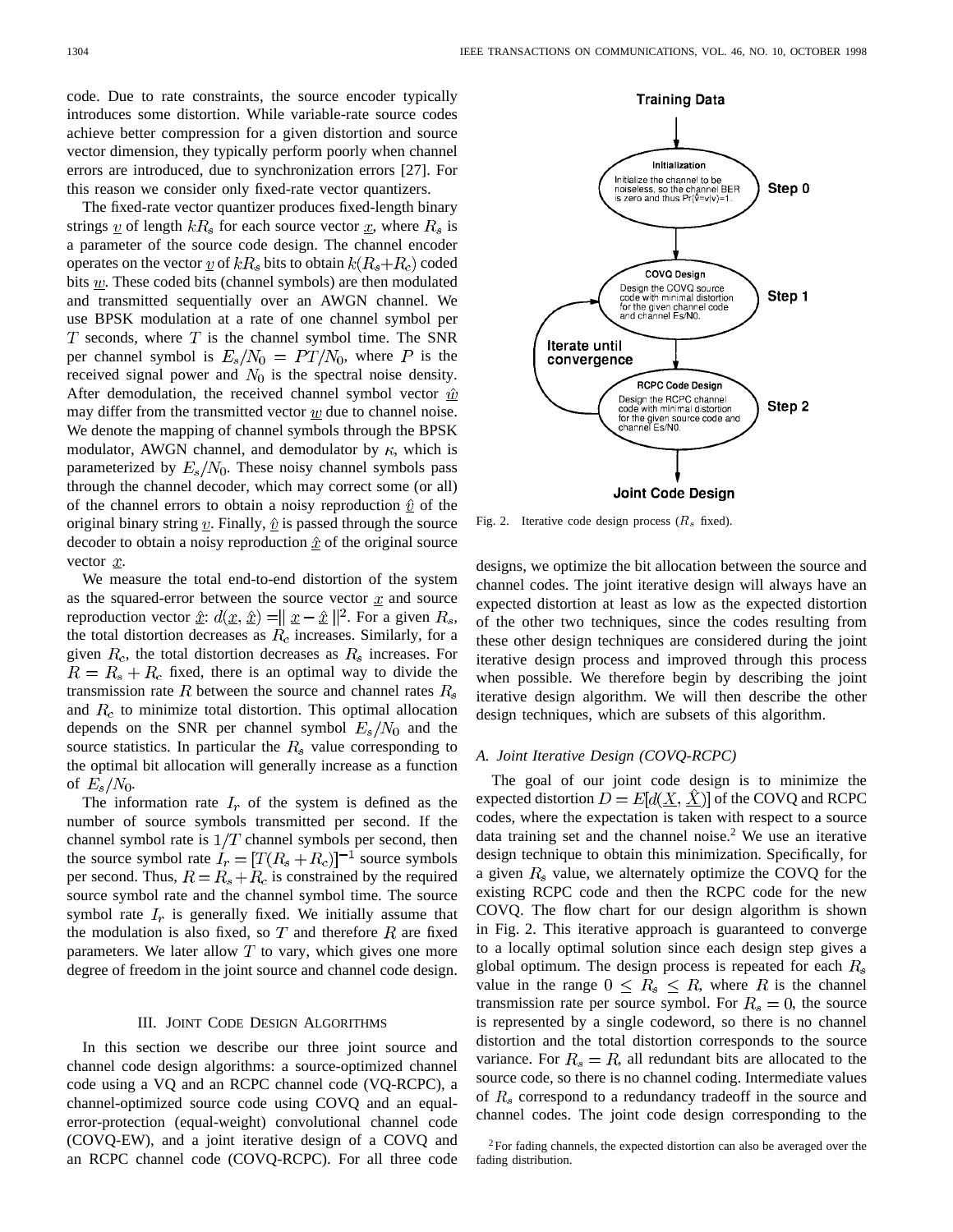$(R_s, R_c)$  pair with minimal distortion is chosen as the final joint code design. We now describe each of the algorithm steps in Fig. 2.

## *1. Step 0—Initialization:*

We initialize the system such that  $Pr(\hat{v} = v | v) = 1$ . This initialization is equivalent to assuming a noiseless channel, so that the bit-error-probability for any RCPC channel code is zero.

*2. Step 1—COVQ Design:*

In Step 1 of the design algorithm, the COVQ  $(\alpha, \beta)$  is optimized for the bit-error-probability of the given RCPC channel code. These probabilities result either from the initialization of Step 0 or from the RCPC channel code  $(\phi, \psi)$  found in Step 2 and the channel  $E_s/N_0$ . The optimal  $\alpha$  and  $\beta$  are obtained through the COVQ design algorithm described in [3]. For any fixed RCPC channel code, this design technique is itself an iterative algorithm which successively redesigns  $\alpha$  for a given  $\beta$  and  $\beta$  for a given  $\alpha$ . We now describe the optimization process in greater detail.

The optimal COVQ  $(\alpha, \beta)$  is the COVQ that minimizes the expected distortion  $D = E[d(\underline{X}, \underline{X})]$  between a random source input vector  $\underline{X}$  and its reproduction  $\underline{X}$  at the receiver. Expanding  $D$  as a function of a fixed source and channel code  $(\alpha, \phi, \kappa, \psi, \beta)$  gives

$$
D = Ed(\underline{X}, \beta(\psi(\kappa(\phi(\alpha(\underline{X}))))))
$$
  
=  $E_x \sum_{\hat{\underline{v}}} \Pr(\hat{\underline{v}}|\alpha(\underline{X}))d(\underline{X}, \beta(\hat{\underline{v}}))$  (1)

where  $E_x$  is the expectation with respect to the source distribution and

$$
Pr(\hat{\underline{v}}|\underline{v}) = Pr(\psi(\kappa(\phi(\underline{v}))) = \hat{\underline{v}})
$$
\n(2)

is the probability that channel errors cause the binary string  $\overline{v}$ output by the source encoder to be received as  $\hat{v}$  by the source decoder. We call  $\{\Pr(\hat{v}|v)\}\$  the index crossover probabilities, which are functions of the RCPC channel code. In particular, given an RCPC code, modulation, and channel  $E_s/N_0$ , we can find the bit-error-probability  $P_i$  of the jth bit in  $\underline{v}$  and then expand the index crossover probability as

$$
Pr(\hat{v}|\underline{v}) = \prod_{j=1}^{kR_s} \left[ P_j 1(\hat{v}_j \neq v_j) + (1 - P_j) 1(\hat{v}_j = v_j) \right]
$$
 (3)

where  $1(\cdot)$  denotes the indicator function and  $\hat{v}_j$  and  $v_j$  denote the *j*th elements of the vectors  $\hat{v}$  and  $v$ , respectively. In theory, the expectation in (1) should be taken with respect to the true underlying source distribution. For the purpose of practical code design, the true distribution must be approximated by the empirical distribution of some finite representative training set.

The optimal source encoder  $\alpha$  is the source encoder that minimizes for each  $x$  the expected distortion between  $x$ and its reproduction  $\hat{x}$  at the source decoder. Thus, given a fixed source decoder  $\beta$  and the index crossover probabilities  $\{Pr(\hat{v}|\hat{v})\}$  associated with a fixed RCPC code, the optimal source encoder  $\alpha^*$  must satisfy

$$
\alpha^{\star}(\underline{x}) = \arg\min_{\underline{v}} \sum_{\underline{\hat{v}} \in \{0,1\}^{kR_s}} \Pr(\underline{\hat{v}} | \underline{v}) d(\underline{x}, \beta(\underline{\hat{v}})). \tag{4}
$$

Associated with the source encoder  $\alpha^*(\underline{x})$  are a set of encoding regions  $\{S_{\underline{v}}: \underline{v} \in \{0,1\}^{kR_s}\}$ , where  $\overline{S}_{\underline{v}} = \{\underline{x}: \alpha(\underline{x}) = \underline{v}\}.$ Notice that the optimal source encoder is no longer the traditional VQ nearest neighbor encoder: the binary string to which  $\alpha^*$  maps a given x vector may not be the one with the closest reproduction  $\beta(\cdot)$ , due to the fact that the binary string may be corrupted in transmission.

For a given source encoder  $\alpha$  and crossover probabilities  $\{\Pr(\hat{v}|v)\}\$  of a fixed RCPC channel code, the optimal source decoder  $\beta^*$  must have codewords that satisfy

$$
\beta^*(\hat{\underline{v}}) = \arg\min_{\hat{\underline{x}}} E[\Pr(\hat{\underline{v}}|\alpha(\underline{X}))d(\underline{X}, \hat{\underline{x}})]
$$

$$
= E_{\underline{x}}[\underline{X}]\psi(\kappa(\phi(\alpha(\underline{X})))) = \hat{\underline{v}}]
$$

$$
= \frac{\sum_{\underline{v}} \Pr(\underline{v}) \Pr(\hat{\underline{v}}|\underline{v}) E_x[\underline{X}|\alpha(\underline{X}) = \underline{v}]}{\sum_{\underline{v}} \Pr(\underline{v}) \Pr(\hat{\underline{v}}|\underline{v})}
$$
(5)

for each  $\hat{v} \in \{0, 1\}^{kR_s}$ , where  $\Pr(\underline{v}) = \Pr(\underline{x}; \underline{x} \in S_v)$  and we have assumed the squared error distortion measure. Just as the optimal encoding regions have changed due to the channel errors, the optimal codewords of the decoder design are no longer at the centroids of their decoding cells. Instead, each codeword is a weighted average of the centroids of all of the encoding cells. Specifically, in finding the codeword  $\beta(\hat{v})$ associated with the codeword index  $\hat{v}$ , we weight the centroid of the encoding region  $S_v$  by the probability that the received vector  $\hat{v}$  came from transmitting  $v$  through the channel.

Nonetheless, the encoding region centroids will be extremely useful to us in optimizing our joint code. For each  $\underline{v} \in \{0, 1\}^{kR_s}$  define the centroid  $\gamma(\underline{v})$  of  $S_{\underline{v}}$  by

$$
\gamma(\underline{v}) = E[\underline{X} | \underline{x} \in S_{\underline{v}}].\tag{6}
$$

Then, by (1), we may rewrite the expected distortion associated with a given source code  $(\alpha, \beta)$  as

$$
E[d(\underline{X}, \underline{X})]
$$
  
\n
$$
= E_x \left[ \sum_{\underline{\hat{v}} \in \{0, 1\}^{kR_s}} \Pr(\underline{\hat{v}}[\alpha(\underline{X})) || \underline{X} - \beta(\underline{\hat{v}}) ||^2 \right]
$$
  
\n
$$
= \sum_{\underline{v}, \underline{\hat{v}} \in \{0, 1\}^{kR_s}} \Pr(\underline{v}) \Pr(\underline{\hat{v}} | \underline{v}) E[||\underline{X} - \beta(\underline{\hat{v}})||^2 | \alpha(\underline{X}) = \underline{v}]
$$
  
\n
$$
= \sum_{\underline{v}, \underline{\hat{v}} \in \{0, 1\}^{kR_s}} \Pr(\underline{v}) \Pr(\underline{\hat{v}} | \underline{v})
$$
  
\n
$$
\cdot \left[ E[||\underline{X} - \gamma(\underline{v})||^2 | \alpha(\underline{X}) = \underline{v}] + ||\gamma(\underline{v}) - \beta(\underline{\hat{v}})||^2 \right]
$$
  
\n
$$
= E_x[||\underline{X} - \gamma(\alpha(\underline{X}))||^2]
$$
  
\n
$$
+ \sum_{\underline{v}, \underline{\hat{v}} \in \{0, 1\}^{kR_s}} \Pr(\underline{v}) \Pr(\underline{\hat{v}} | \underline{v}) || \gamma(\underline{v}) - \beta(\underline{\hat{v}}) ||^2
$$
  
\n
$$
= E_x[||\underline{X} - \gamma(\alpha(\underline{X}))||^2] + E_{\underline{v}, \underline{\hat{v}}}[||\gamma(\underline{v}) - \beta(\underline{\hat{v}})||^2] \qquad (7)
$$

where  $E_{v, \hat{v}}$  denotes the expectation with respect to the joint distribution  $\Pr(\underline{v}, \hat{\underline{v}}) = \Pr(\underline{v}) \Pr(\hat{\underline{v}} | \underline{v})$ . Equation (7) will be useful in designing the optimal RCPC code in Section III-A-3.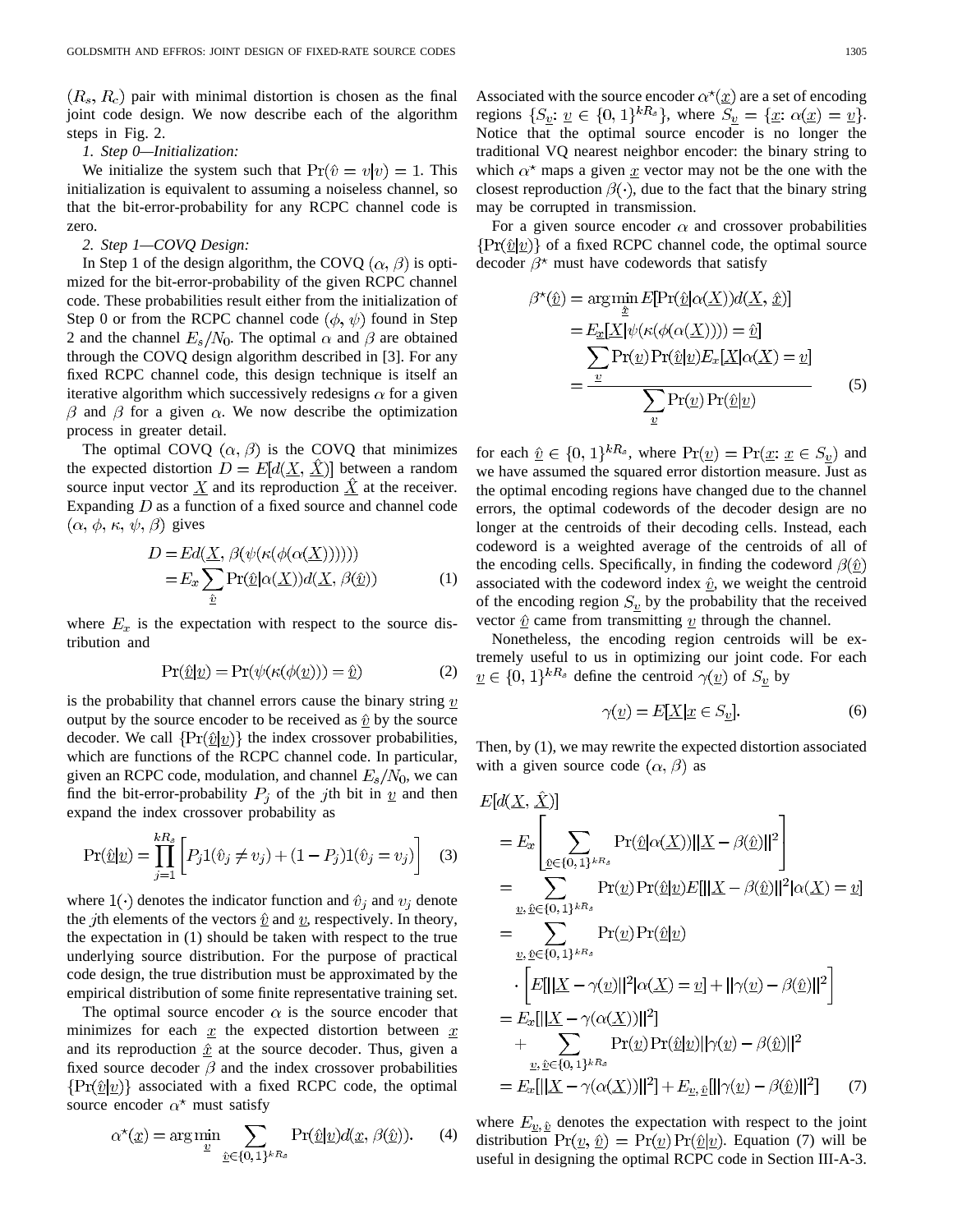The optimal design algorithm is an iterative descent technique analogous to the generalized Lloyd algorithm. Each iteration proceeds through the following two steps:

- i) *Optimize each encoder* for the given decoder and RCPC channel code. The optimal encoder is given by (4).
- ii) *Optimize each decoder* for the given encoder and RCPC channel code. The optimal decoder is given by (5).

Notice that while the algorithm as a whole guarantees only a locally optimal  $(\alpha, \beta)$ , each of the above steps finds a globally optimal solution. In the first step, we find a globally optimal encoder for the given decoder and RCPC channel code, and in the second step, we find a globally optimal decoder for the given encoder and RCPC channel code.

*3. Step 2—RCPC Channel Code Design:*

In Step 2 of the algorithm, the RCPC code with minimal distortion for the COVQ designed in Step 1 is found. We use the set of channel code rates from Table I in [5] to obtain our RCPC code candidates. Each candidate RCPC code provides a set of  $kR_s$  bit-error probabilities for the  $kR_s$  bits in  $\underline{v}$ . We represent each candidate code by a vector of length  $kR_s$ , where the  $j$ th vector element corresponds to the channel code rate applied to the jth bit in  $\underline{v}$ . For example, for  $kR_s = 4$ , the RCPC code (1/2, 1/4, 1, 1) applies a rate 1/2 convolutional code to the first bit in  $v$ , a rate  $1/4$  convolutional code to the second bit in  $v$ , and no channel code to the third and fourth bits in  $v$ . Associated with the convolutional code applied to the j<sup>th</sup> bit is a bit-error-probability  $P_i$  which depends on the modulation and the channel  $E_s/N_0$ . A plot is shown in [5, Fig. 5] of bit-error-probability versus  $E_s/N_0$  for each element of an RCPC channel code vector under our BPSK modulation assumption.

The minimal-distortion RCPC code is obtained as follows. For a given COVQ and corresponding  $R_s$  value, we search over all RCPC code vectors that satisfy the transmission rate constraint  $R = R_s + R_c$ . For a given  $R_s$ , an RCPC code vector satisfies this constraint if  $\sum_{i=1}^{\kappa R_s} (c_i)^{-1} \leq kR$ . We call an RCPC code that satisfies this constraint an eligible channel code. Note that the channel code vector (1/2, 1/4, 1, 1) satisfies this constraint for  $kR = 8$ , as would the code vectors (1/2, 1/2, 1/2, 1/2) and (1/3, 1, 1, 1/3), along with many others. Since the COVQ does not order its codeword bits relative to their error sensitivity, we must search over all eligible channel codes so that the best protection levels under the transmission rate constraint  $R$  are applied to  $v$ . The search for the optimal RCPC channel code must consider all eligible channel codes in the set of  $(14)^{R_s}$  possible channel codes.<sup>3</sup>

The optimal RCPC code is the code with the error protection levels that minimize the expected distortion (7). The first term in (7) depends only on the source code and source training data set. Thus, while this term is expensive to calculate, it does not change as a function of the RCPC channel code. Therefore, our search for the optimal RCPC channel code need only find the RCPC code that minimizes the second term of (7):

$$
E_{\underline{v},\underline{\hat{v}}}[\|\gamma(\underline{v}) - \beta(\underline{\hat{v}})\|^2].\tag{8}
$$

<sup>3</sup>The search complexity is significantly reduced for source codes where the bits are ordered relative to their error sensitivity.

Equation (8) is a function of the index crossover probabilities  $\{\Pr(\hat{v}|v)\}\$ , which in turn depend on the bit-error-probabilities  $\{P_i: j = 1, \dots, kR_s\}$  of the RCPC code, as indicated in (3). However, (8) is not a function of the training set and therefore can be efficiently computed. After computing (8) for all eligible channel codes, we select the RCPC code with minimal distortion. This code choice corresponds to the initial channel code  $(\phi, \psi)$  in Fig. 1.

## *4. Step 3—Design Iteration:*

At the conclusion of Step 2, a new channel code  $(\phi, \psi)$ has been designed for the COVQ obtained in Step 1. The iterative design process then returns to Step 1 to determine the COVQ  $(\alpha, \beta)$  for this new RCPC channel code  $(\phi, \psi)$ . Once a new COVQ is obtained, this source code is passed to Step 2 of the algorithm to obtain a new RCPC channel code. Successive application of Steps 1 and 2 results in a sequence of source codes  $\{(\alpha, \beta)\}\$ and corresponding channel codes  $\{\phi, \psi\}$  for which the average distortions (1) form a positive nonincreasing sequence which has to converge. At convergence, the source code  $(\alpha, \beta)_{R_s}^*$  and channel code  $(\phi, \psi)^*_{R_s}$  with minimal distortion for the given  $R_s$  value are obtained. The design process is repeated for each  $R<sub>s</sub>$  value  $0 \leq R_s \leq R$ , and the source code  $(\alpha, \beta)^*$  and channel code  $(\phi, \psi)^*$  corresponding to the  $R_s$  value with minimal distortion comprise the final joint code.

## *B. Source-Optimized Channel Code Design (VQ-RCPC)*

Our second joint design is a source-optimized channel code which uses a VQ designed for a noiseless channel followed by an RCPC channel code matched to the VQ to minimize distortion. This code differs from previous source-optimized channel codes in its use of an optimal bit allocation algorithm. For a given value of  $R<sub>s</sub>$  this source and channel code is designed by following Steps 0–2 of Fig. 2 and then stopping, so the iterative design process is eliminated. This process is repeated for each  $R_s$  value,  $0 \leq R_s \leq R$ , and the joint source and channel code corresponding to the  $+R_s$  value with minimal distortion is used for the final joint code. The advantage of this technique relative to the joint iterative design is its simplicity: the source code design is independent of all aspects of the channel code, modulation, and channel SNR. The disadvantages of this design will be discussed in Section IV.

#### *C. Channel-Optimized Source Code Design (COVQ-EW)*

Our last joint code design is a channel-optimized source code using COVQ and an equal-weight channel code. As with VQ-RCPC, COVQ-EW differs from earlier channel-optimized source codes in its use of an optimal bit allocation. The COVQ-EW design for each  $R_s$  value uses only Step 1 of Fig. 2. The channel code used in this design is restricted so that the biterror probabilities  $\{P_j: j = 1, \dots, kR_s\}$  for all  $kR_s$  bits in  $\underline{v}$  are the same. For each  $R_s$  value there is only one equalweight channel code with maximal error protection, and this is the channel code used in the design. Note that for a given  $R_s$ value, the RCPC channel code in [5] is not a rich enough set to always use all of our channel code redundancy for equal-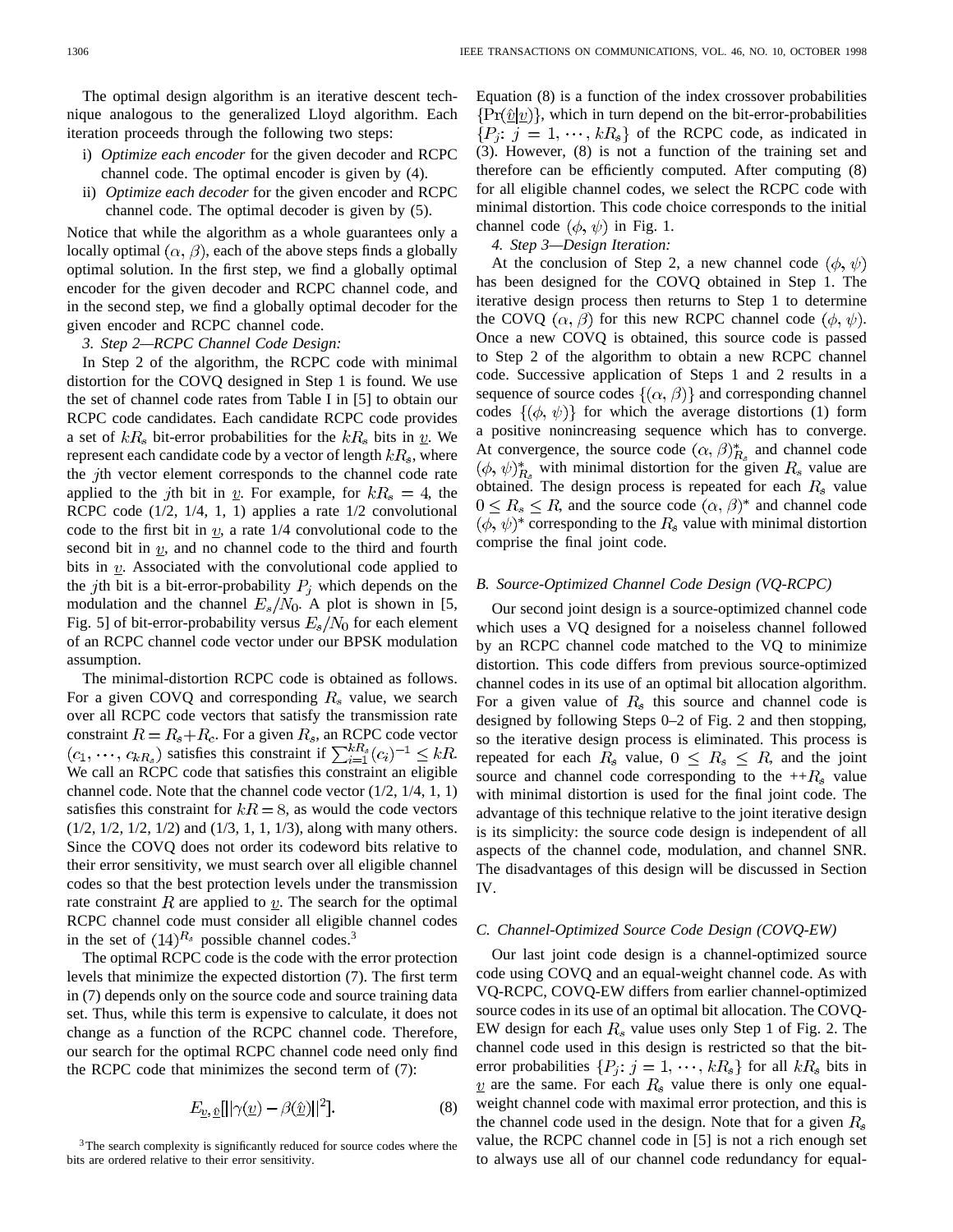TABLE I SQCNR COMPARISON (dB)

|                                | $E_s/N_0$      |      |                  |
|--------------------------------|----------------|------|------------------|
| Code                           | $0 \text{ dB}$ | 2 dB | 4 dB             |
| COVQ-RCPC                      | 13.5           | 15.8 | 17.3             |
| COVQ-EW                        | 13.2           | 15.7 | 17.2             |
| VQ-RCPC                        | 13.2           | 15.7 | 17.2             |
| COVQ                           | 9.3            | 13.0 | $\frac{15.3}{ }$ |
| $VO$ -RCPC $(10^{-6}$ Ch. BER) | 10.0           | 13.7 | 16.5             |

weight channel coding. We therefore use interpolation to find the error probability corresponding to a channel code using the full redundancy. For example, if  $kR_s = 3$  and  $R = 8$  then we require a rate 3/8 channel code to use all the redundant bits. However, the RCPC code of [5] has a rate 4/10 code and a rate 4/11 code, but no rate 3/8 code. Therefore, in our numerical results, we assume a rate 3/8 code with error probability derived by interpolating between the error probabilities of the rate  $4/10$  code and the rate  $4/11$  code.<sup>4</sup> The design process is carried out for all  $R<sub>s</sub>$  values, with the final code design based on the  $R_s$  value with minimal distortion.

## IV. EXPERIMENTAL RESULTS

The three joint source and channel code designs described in Section III were implemented in  $C^{++}$  and run for a range of channel  $E_s/N_0$  values. Although the design processes are computationally complex, $5$  they are done off-line. Thus, the code design complexity does not impact the system operation. For a channel with variable  $E_s/N_0$ , code designs corresponding to several  $E_s/N_0$  values can be stored so that a code matched to the channel quality is always available.

Our experimental results are for a test data set of five magnetic resonance images (MRI's) described by the joint code designed from a training data set of 20 other MRI's. The expected distortion is computed with the expectation taken over the test data set and the channel noise. We define the ratio of signal power to quantization and channel noise power (SQCNR) as  $SQCNR(dB) = 10 \log(\sigma^2/D)$ , where D is the expected distortion (1) of the joint code and  $\sigma^2$  is the expected distortion of a rate zero ( $R_s = 0$ ) VQ for the same test data set. We use vector dimension  $k = 4$  and consider  $0 \leq R_s \leq 2$ bits per pixel (bpp) and  $0 \le E_s/N_0 \le 4$  dB. We choose these ranges since, as we will see in the numerical results below, there is little distortion reduction for  $R_s > 2$  bpp or  $E_s/N_0 > 4$  dB.

Table I shows the performance of each of our three joint design techniques, along with the performance of standard COVQ (no additional channel coding). We also show the performance of a VQ followed by a matched RCPC channel code with  $R<sub>s</sub>$  chosen to achieve an approximate channel BER of  $10^{-6}$ , which is a common target BER for image transmission over noisy channels. Notice that the three joint design algorithms exhibit up to 4 dB of performance gain over



Fig. 3. SQCNR versus  $E_s/N_0$  and  $R_s$  for COVQ-RCPC.



Fig. 4. SQCNR and optimal  $R_s$  versus  $E_s/N_0$  for COVQ-RCPC.

COVQ and up to 3.5 dB of gain relative to VQ-RCPC with  $R_s$  chosen based on a target channel BER. Notice also that the performance of the three joint design techniques proposed in Section III is nearly the same, with the joint iterative design performing slightly better in all cases. To understand the similarity in performance of our joint code designs, we now investigate these three algorithms in more detail.

In Fig. 3 we show a three-dimensional plot of SQCNR for COVQ-RCPC as a function of the bit allocation  $R_s$  and the channel  $E_s/N_0$ . We see from this figure that improper choice of  $R_s$  can reduce the SQCNR by more than 10 dB. As expected, the  $R_s$  value that maximizes SQCNR (minimizes distortion) increases as the channel  $E_s/N_0$  increases, since fewer redundant bits are needed for channel coding. This trend is illustrated more clearly in Fig. 4, where we plot both the optimal  $R_s$  and the SQCNR of the COVQ-RCPC joint code as a function of  $E_s/N_0$ . An exception to this trend occurs at  $E_s/N_0 = 1$  dB, where the optimal  $R_s$  value decreases. This exception is due to the behavior of RCPC codes at low  $E_s/N_0$  values, where code rates in the RCPC code with one or two redundant bits exhibit a negative coding gain [5, Fig. 5]. We see that the SQCNR increases monotonically as  $E_s/N_0$ 

<sup>&</sup>lt;sup>4</sup>We can achieve this interpolated probability in practice by time-sharing between the rate 4/10 and rate 4/11 codes. Alternatively, we can use any rate 3/8 convolutional code with parameters chosen to yield roughly the same error probability as our interpolated code.

<sup>5</sup>Approximately five iterations are required for convergence of the COVQ-RCPC and COVQ-EW code designs.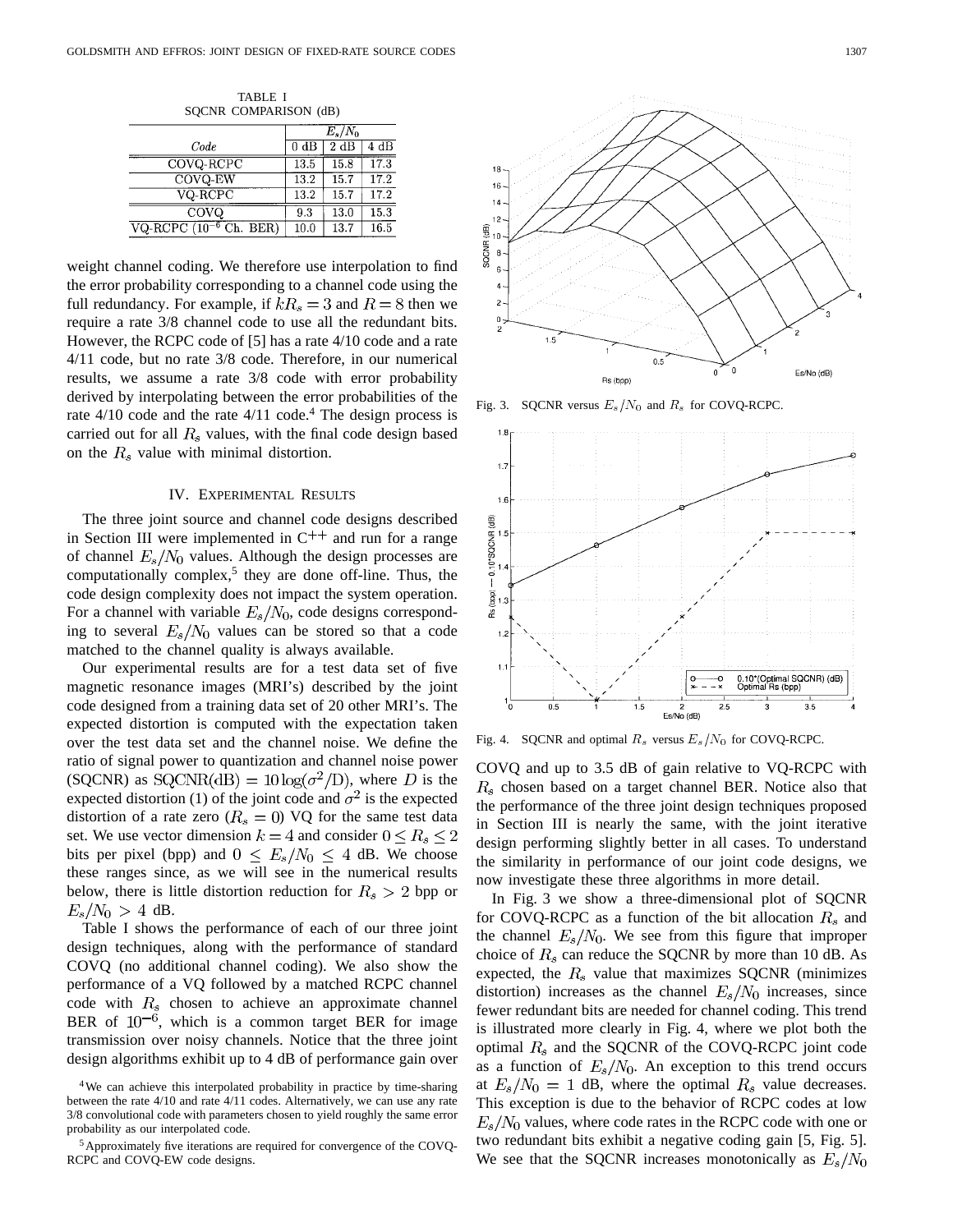

Fig. 5. SQCNR versus  $R_s$  for all design techniques. (a)  $E_s/N_0 = 0$  dB. (b)  $E_s/N_0 = 2$  dB. (c)  $E_s/N_0 = 4$  dB.



Fig. 6. Distortion versus  $R_s$  for all design techniques.  $E_s/N_0 = 0$  dB.

increases, with most of the transmission rate  $R$  allocated to the source code at  $E_s/N_0 = 4$  dB. Our other joint design techniques exhibit similar behavior.

A comparison of SQCNR versus  $R_s$  for all three of our joint code designs is shown in Fig. 5 for  $E_s/N_0 = 0, 2,$  and 4 dB. Notice that the optimal bit allocation for all three codes is almost the same, with the optimal  $R_s$  value for COVQ-RCPC always larger than that of the other codes. This result is expected, since the COVQ-EW uses a less flexible channel code (equal-error-protection versus unequal-error-protection), so more channel code bits are needed to get the same level of error protection. For VQ-RCPC, the source encoder is designed with respect to a noiseless channel, so the encoded bits are more sensitive to channel errors, and therefore need stronger channel coding for a higher level of error protection. Fig. 5 confirms the observation of Table I that for this range of  $E_s/N_0$  the SQCNR's for all three of our joint code designs are approximately equal. As is evident from Fig. 5, the most important aspect of a joint source and channel code design is choosing the appropriate bit allocation between the source and channel codes, yet it is precisely this step that is ignored in most previous joint source and channel code designs. For all of our joint design techniques the SQCNR can decrease by more than 10 dB over the entire range of  $R_s$ :  $0 \leq R_s \leq 2$  bpp.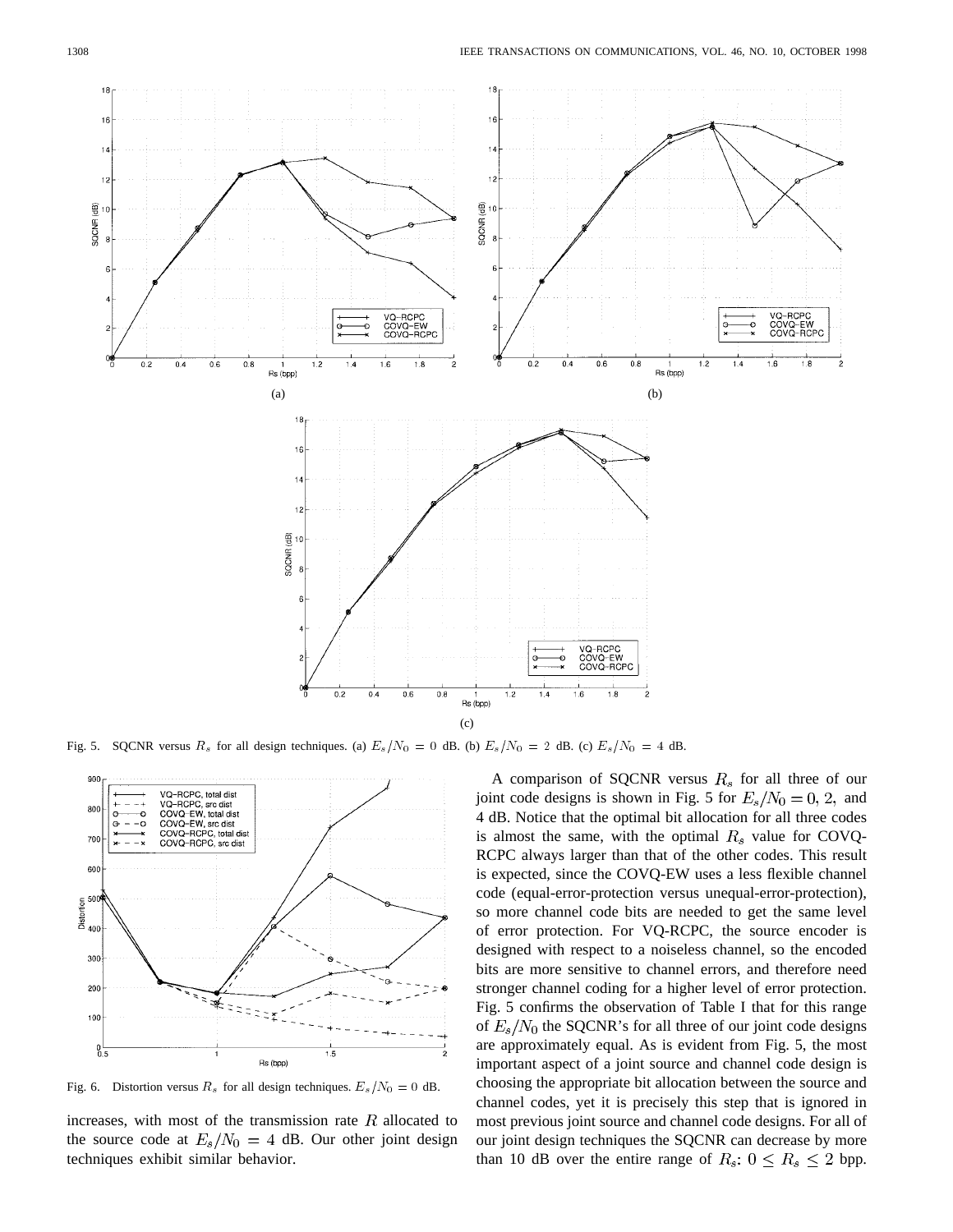

Fig. 7. Effective source code rate versus  $R_s$  for all design techniques. (a)  $E_s/N_0 = 0$  dB. (b)  $E_s/N_0 = 2$  dB. (c)  $E_s/N_0 = 4$  dB.

However, some of these values (e.g.,  $R_s = 0$ ) would never be used in a real code design. For a reasonable allocation of  $(R_s, R_c)$ ,  $0.5 \le R_s \le 1.5$ , the SQCNR of the joint code designs decreases by more than 6 dB relative to the SQCNR at the optimal bit allocation.<sup>6</sup> Note that the SQCNR for the COVQ-EW and VQ-RCPC code designs falls off sharply as  $R<sub>s</sub>$  increases above its optimal value, whereas COVQ-RCPC is less sensitive to a suboptimal  $R_s$  choice.

The distortion D at  $E_s/N_0 = 0$  dB for each technique is shown by the solid lines in Fig. 6. The dashed lines in Fig. 6 show the distortion contribution of the source code alone, based on the test data set and a noiseless channel. Note that for all design techniques, most of the distortion at the optimal bit allocation  $(R_s, R_c)$  is contributed by the source code, even though  $E_s/N_0 = 0$  dB is an extremely poor channel. Similar distortion results were obtained for  $0 \leq E_s/N_0 \leq 4$  dB. This explains why the minimal distortions of all our joint code designs are roughly the same at all of the  $E_s/N_0$  values.

Specifically, for the optimal bit allocation the channel biterror-probabilities  $\{P_i\}$  of the optimal RCPC channel code are approximately zero. Therefore, since the source code of VQ-RCPC is designed for  $P_j = 0$  for all j, this code design is approximately optimal. In addition, if the  $\{P_i\}$  of the RCPC channel code are all approximately zero, then the same will be true for the equal-weight channel code in the COVQ-EW code design. Therefore, this joint source and channel code design is also approximately optimal.

As discussed in Section III-A-2, the optimal codewords  $\{\beta(\hat{v})\}$  associated with a COVQ will change as a function of the index crossover probabilities  $\{Pr(\hat{v}|\hat{v})\}$ . In particular, the codewords will tend to be closer together when the probability of an index error is high than when that same probability is low. For sufficiently high index error probabilities, the codewords will actually merge, meaning that two or more codeword indices (e.g.,  $\hat{v_1}$  and  $\hat{v_2}$ ) will map to the same reproduction vector [e.g.,  $\beta(\hat{v}_1) = \beta(\hat{v}_2)$ ]. A source code with two or more identical codewords effectively uses some of the source coding bits for redundancy or channel error

<sup>&</sup>lt;sup>6</sup>This range of  $(R_s, R_c)$  allocations is taken from the values considered in [8].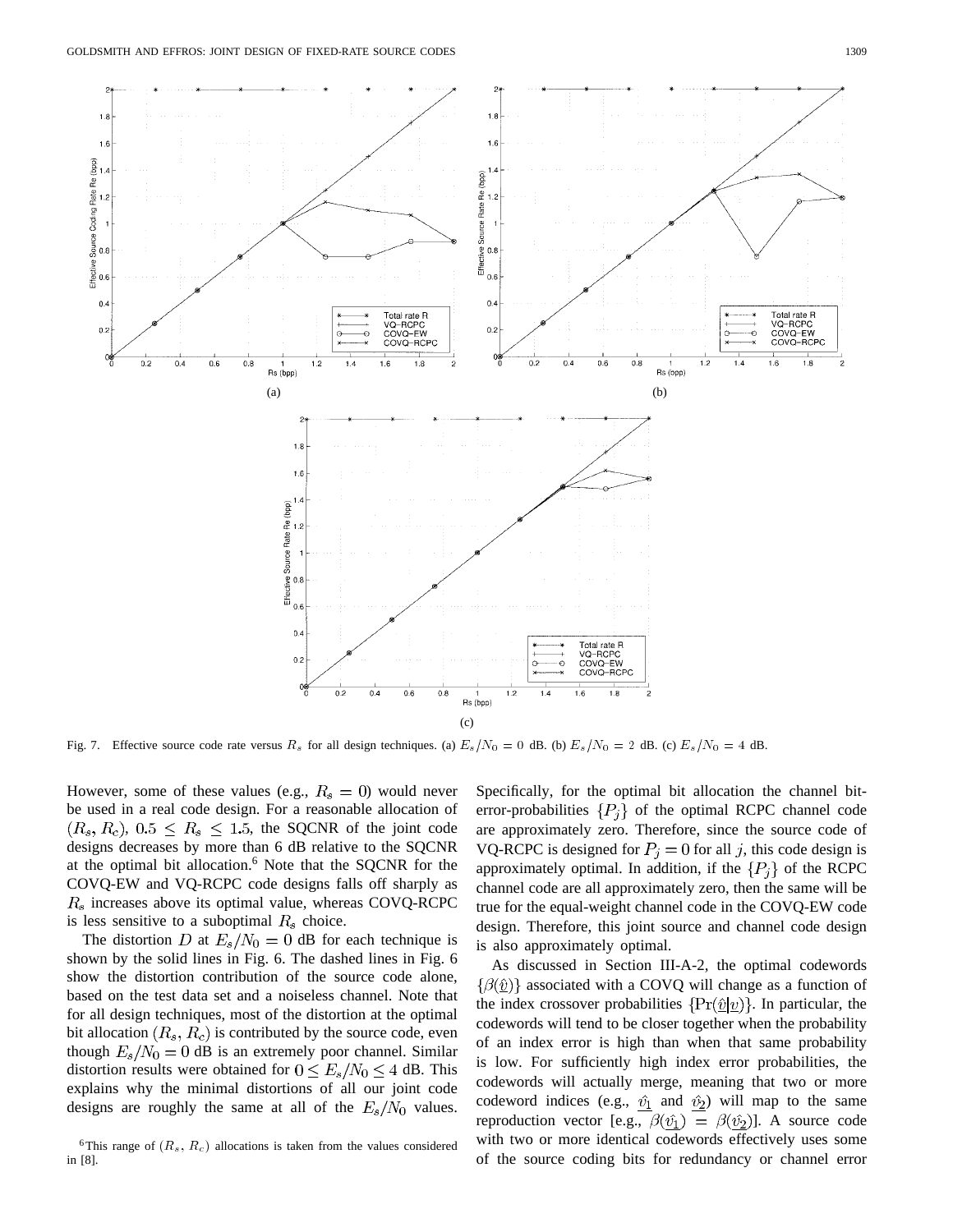

Fig. 8. Effect of channel mismatch.

protection. In this case we say that the effective source coding rate  $R_e$  is lower than the source coding rate  $R_s$ , since the source code applies some of its rate  $R_s - R_e$  to the job of error protection. Therefore the total number of bits applied to channel error protection is  $R_c + (R_s - R_e)$ : we call this the effective channel coding rate. Given a COVQ with  $N$ distinct codewords, we will calculate the effective source coding rate as  $R_e = \log N/k$ . Fig. 7 shows the breakdown of the transmission rate  $R$  between the effective source coding rate  $R_e$  and the effective channel coding rate  $R_c+(R_s-R_e)$  =  $R - R_e$  for all three of our joint design techniques. In the case of the VQ-RCPC code, the source code is designed under a noiseless channel assumption, and thus,,  $R_e$  is everywhere equal to  $R_s$ . However, for COVQ-RCPC and COVQ-EW as  $R_s$  increases the channel coding rate  $R_c$  decreases, and thus, the index crossover probabilities increase. This will eventually cause some of the source coding rate to be used for error protection so that, above some critical  $R_s$  value,  $R_e$  will drop below  $R_s$ , as we observe in the figure. In COVQ-EW, the channel coding rate  $R_c$  is not used to its maximum effect since we restrict the channel code to equal-error-protection, and thus, more of the source coding rate is applied to channel error protection than in the COVQ-RCPC code design.

By comparing Figs. 5 and 7 we notice that the optimal rate allocation  $(R_s, R_c)$  corresponds approximately to the point at which  $R_e$  diverges from  $R_s$ . This is because the soft-decision RCPC channel code is a more effective channel code than the hard-decision block channel code inherent to the COVQ design. Thus, the optimal rate allocation corresponds to the maximal  $R_s$  for which most or all of the source coding rate is being used for source coding  $(R_s \approx R_e)$ . Therefore, for the COVQ-RCPC and COVQ-EW codes, rather than calculate the performance at each possible  $R<sub>s</sub>$  value to find the optimal  $(R_s, R_c)$ , we can perform the joint design at a mid-range value of  $R_s$  and then efficiently search up or down in  $R_s$  as appropriate to find the point at which the two curves diverge.

The optimal bit allocation between the source and channel codes and their respective designs depend on the channel  $E_s/N_o$ . Thus, when this value is estimated in error, the



Fig. 9. SQCNR versus effective  $E_s/N_0$ .

performance of the source and channel code will suffer. The effect of channel mismatch, where the source and channel code design is based on an incorrect channel  $E_s/N_o$ , is plotted in Fig. 8 for all three of our joint code designs. We see that the COVQ-EW code designed for  $E_s/N_o = 4$  dB has much better performance at low  $E_s/N_o$  values than the COVQ-RCPC and VQ-RCPC codes. That is because some members of the RCPC code family in the latter two code designs exhibit negative coding gain at these low  $E_s/N_o$  values. The COVQ-EW will also exhibit negative coding gain under some mismatch conditions. Thus, the main conclusion to draw from this figure is that, for any of the code design techniques, it is best to design the source and channel code for a pessimistic estimate of the channel  $E_s/N_o$  in order to avoid obtaining a negative coding gain due to mismatch in the channel code design.

The joint source and channel code designs described in Section III assume that  $E_s/N_0$  is a fixed parameter of the channel. We can vary the  $E_s/N_0 = PT/N_0$  for a fixed transmit power P by changing the symbol time T to  $\hat{T}$ . However, to maintain the same source symbol rate  $I_r = (TR)^{-1} = (\hat{T}\hat{R})^{-1}$  source symbols per second, we must also change the channel symbol rate from R to  $\ddot{R} = RT/\ddot{T}$ . In Fig. 9 we show the change in SQCNR for COVQ-RCPC when we vary the symbol rate over a range of values or, equivalently, vary the *effective*  $E_s/N_0 = P\hat{T}/N_0$ . The calculations were done for  $E_s/N_0 = 1$ dB. Reducing the symbol time  $(T < T)$  causes a corresponding increase in  $R$ . This typically increases the SQCNR, since the extra bits available for the source and channel codes more than compensate for the decrease in effective  $E_s/N_0$ . However, if  $\hat{T}$  is reduced too far below its optimal value then the SQCNR decreases dramatically. Increasing the symbol duration well above the optimal value also dramatically decreases SQCNR. Note that the SQCNR is not a smooth function. We attribute this to the fact that the number of eligible codes changes at discrete values of  $\hat{T}$ , whereas the effective  $E_s/N_0$  is a continuous function of  $\hat{T}$ .

It is clear from the numerical results in this section that the choice of which joint code design to use should be based on criteria other than SQCNR, which is roughly the same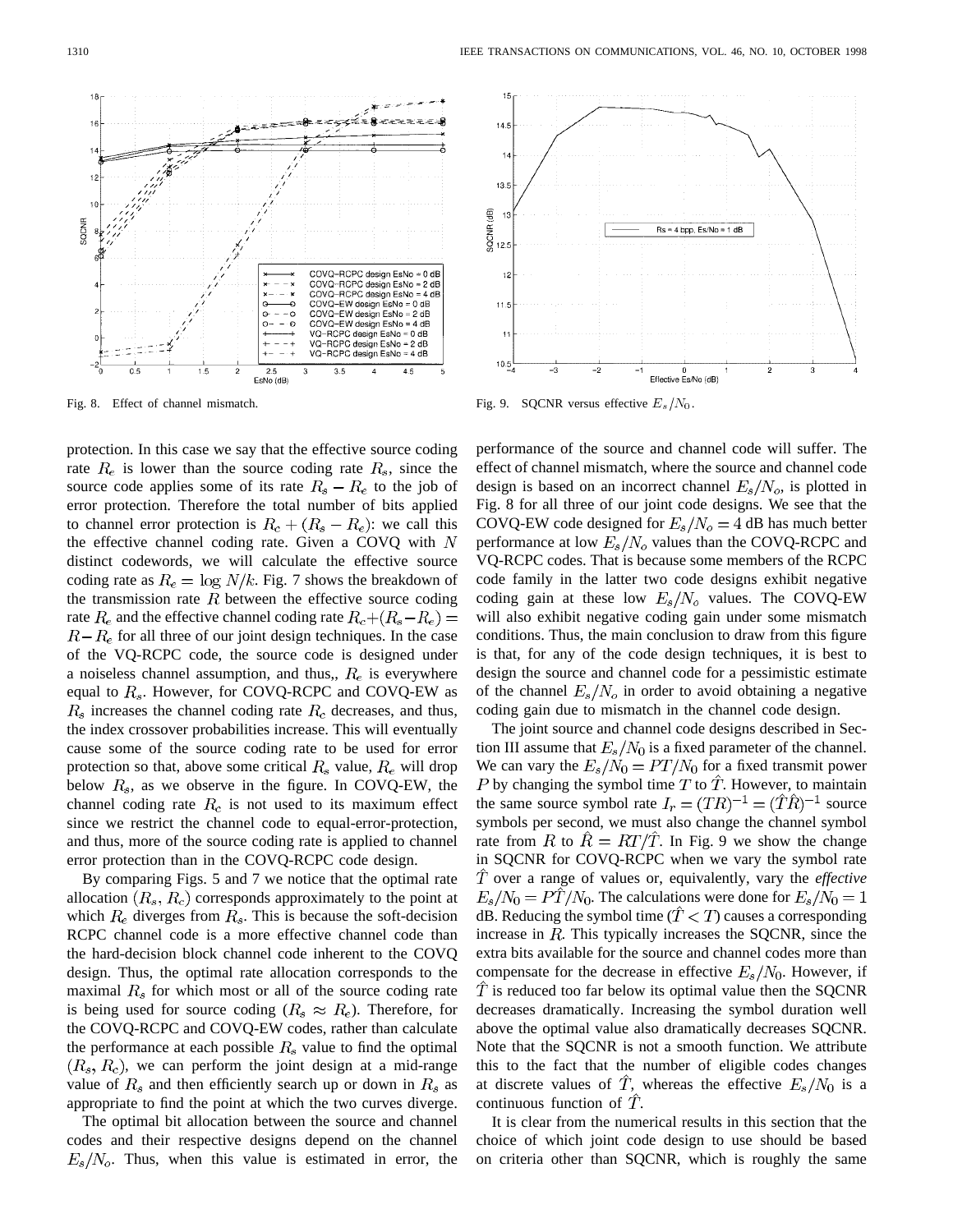for all three codes. Therefore the choice comes down to one of robustness versus complexity. For a given  $R_s$  value the COVQ-RCPC code design is more complex than the other two designs, although this design process is done off-line and does not impact system operation. The optimal choice of  $(R_s, R_c)$  is easier to determine for the COVQ-RCPC and COVQ-EW codes than for the VQ-RCPC code since it corresponds to the point at which the effective source code rate diverges from the actual source code rate. In terms of system operation, it is slightly easier to implement a single-rate equal-error-protection channel code than the multirate RCPC channel code. Finally, the COVQ-RCPC code design exhibits more robustness to a suboptimal bit allocation than the other techniques. Since it also has slightly better SQCNR in all cases, this code design seems to be the best choice.

## V. SUMMARY

We describe three joint source and channel code techniques to minimize end-to-end distortion and analyze their performance. The first technique, VQ-RCPC, is a VQ followed by an RCPC channel code where the channel code is designed relative to the VQ to minimize distortion. The second technique, COVQ-EW, uses COVQ and an equal-error-protection convolutional channel code with soft-decision decoding. The last technique, COVQ-RCPC, combines COVQ with an RCPC channel code in an iterative design procedure. All three code designs optimize the bit allocation between the source and channel coders. The optimal bit allocation reduces distortion by up to 6 dB relative to a suboptimal bit allocation. Our joint code designs also reduces distortion by up to 4 dB relative to standard COVQ.

The distortions of all three of our proposed code designs are approximately the same. That is because the optimal bit allocation for each code design results in a channel code which removes most of the channel errors, in which case all of the design procedures are roughly equivalent. thus, the most important aspect for any of these source and channel code designs is the optimal bit allocation between the source and channel coders. This optimal allocation depends on the source statistics, the channel quality, and the modulation. We determine an efficient method for finding the optimal bit allocation for the COVQ-RCPC and COVQ-EW codes without searching over all possible values.

Imperfect knowledge of the channel  $E_s/N_0$  or the source statistics will generally degrade performance. Our experiments indicate that all three codes have roughly the same sensitivity to channel mismatch, and that COVQ-RCPC is less sensitive than the other coding techniques to a suboptimal bit allocation. This robustness is achieved at the expense of higher off-line design complexity. However, all three codes have approximately the same run-time complexity. Based on our performance results under channel mismatch, it is best to design the source and channel code for a pessimistic channel  $E_s/N_0$  when this value is not precisely known.

Our distortion results indicate that multiresolution channel coding does not significantly reduce distortion relative to equal-error-protection channel coding when the bit allocation is optimized. We attribute this to the fact that, after optimizing the bit allocation between the source and channel codes, the bits in the encoded source vector have approximately the same sensitivity to channel errors. We are now investigating the use of two-stage source codes like the weighted universal vector quantizer in our design algorithm [28]. Since the codebook index (first stage), which is very sensitive to channel errors, is sent along with the codewords (second stage), we expect multiresolution channel coding to have more of an impact for this source code. We are also studying joint optimization of the source code, channel code, and modulation for AWGN channels and for fading channels.

#### ACKNOWLEDGMENT

The authors gratefully acknowledge the anonymous reviewers for their detailed critiques. Their comments and suggestions helped to greatly improve the clarity of the paper.

### **REFERENCES**

- [1] C. E. Shannon, "Coding theorems for a discrete source with a fidelity criterion," in *IRE Nat. Conv. Rec, Part 4,* 1959, pp. 142–163.
- [2] H. Kumazawa, M. Kasahara, and T. Namekawa, "A construction of vector quantizers for noisy channels," *Electron. Eng. in Japan,* vol. 64B, no. 4, pp. 39–47, 1984.
- [3] N. Farvardin and V. Vaishampayan, "On the performance and complexity of channel-optimized vector quantizers," *IEEE Trans. Inform. Theory,* vol. 37, pp. 155–160, Jan. 1991.
- [4] A. R. Calderbank and N. Seshadri, "Multilevel codes for unequal error protection," *IEEE Trans. Inform. Theory,* vol. 39, pp. 1234–1248, July 1993.
- [5] J. Hagenauer, "Rate-compatible punctured convolutional codes (RCPC codes) and their applications," *IEEE Trans. Commun.,* vol. 36, pp. 389–400, Apr. 1988.
- [6] A. Gersho and R. M. Gray, *Vector Quantization and Signal Compression.* New York: Kluwer Academic, 1992.
- [7] J. W. Modestino and D. G. Daut, "Combined source-channel coding of images," *IEEE Trans. Commun.,* vol. COM-27, pp. 1644–1659, Nov. 1979.
- [8] N. Tanabe and N. Farvardin, "Subband image coding using entropycoded quantization over noisy channels," *IEEE J. Select. Areas Commun.,* vol. 10, pp. 926–943, June 1992.
- [9] H. Jafarkhani, P. Ligdas, and N. Farvardin, "Adaptive rate allocation in a joint source/channel coding framework for wireless channels," in *Proc. IEEE VTC'96,* Apr. 1996, pp. 492–496.
- [10] R. V. Cox, J. Hagenauer, N. Seshadri, and C.-E. W. Sundberg, "Variable rate sub-band speech coding and matched convolutional channel coding for mobile radio channels," *IEEE Trans. Signal Processing*, vol. 39, pp. 1717–1731, Aug. 1991.
- [11] W. C. Wong, R. Steele, and C.-E. W. Sundberg, *Source-Matched Mobile Communications.* London, U.K.: Pentech, New York: IEEE Press, 1995.
- [12] P. G. Sherwood and K. Zeger, "Progressive image coding on noisy channels," in *Proc. IEEE Data Compress. Conf.,* Mar. 1997, pp. 72–81.
- [13] K.-P. Ho and J. M. Kahn, "Transmission of analog signals using multicarrier modulation: A combined source-channel coding approach,' *IEEE Trans. Commun.,* vol. 44, pp. 1432–1443, Nov. 1996.
- [14] S. Gadkari and K. Rose, "Unequally protected multistage vector quantization for time-varying channels," in *Proc. IEEE Int. Conf. Commun.,* pp. 786–790, June 1998.
- [15] N. Farvardin, "A study of vector quantization for noisy channels," *IEEE Trans. Inform. Theory,* vol. 36, pp. 799–809, July 1990.
- [16] K. Zeger and A. Gersho, "Pseudo-Gray coding," *IEEE Trans. Commun.,* vol. 38, pp. 2147–2158, Dec. 1990.
- [17] S. Gadkari and K. Rose, "Vector quantization with transmission energy allocation for time-varying channels," *IEEE Trans. Commun.,* submitted for publication.
- [18] N. Farvardin and V. Vaishampayan, "Optimal quantizer design for noisy channels: An approach to combined source-channel coding," *IEEE Trans. Inform. Theory,* vol. 33, pp. 827–838, Nov. 1987.